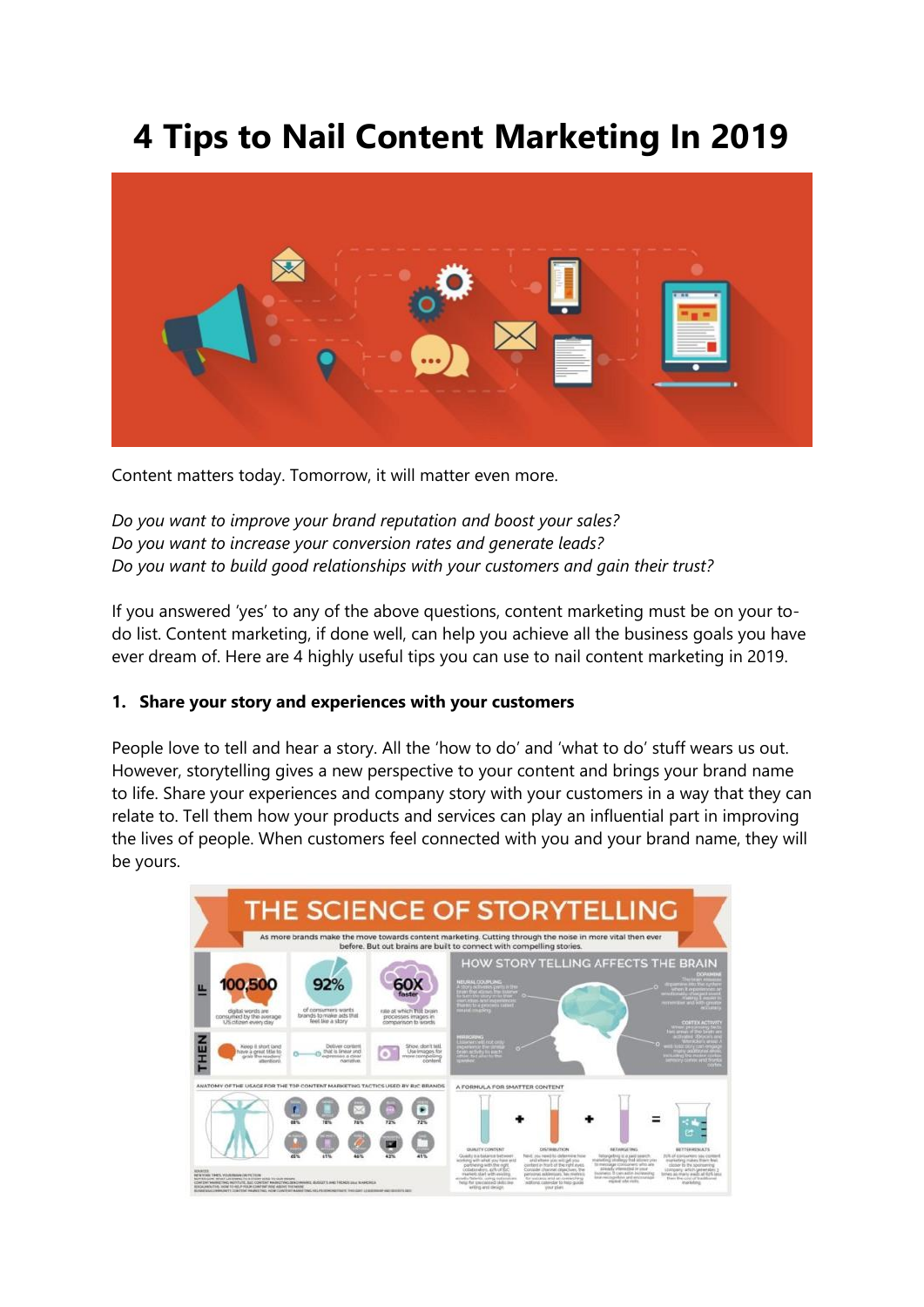### **2. Know your target audience before you step in**

Do I know my target audience? Do I know what they want?

Ask these questions several times. Before you proceed to plan, develop, and publish your content, you must be clear about who you are trying to reach. If your content can't produce an impact on your audience, it wasn't worth spending time and resources. You can only connect with your customers once you know their wants and preferences. The more your content is engaging and interactive, the better results your content marketing will produce.

## **3. Use the right videos and infographics at the right place**

Video is said to be the future king of content marketing. [Studies](https://tubularinsights.com/video-2021/) predict that nearly 80% of all the internet traffic will be taken up by videos by 2012. Well, we'll see that in the future! But the point is videos do deliver profitable results in content marketing. As for infographics, they are just about necessary for the effective content marketing. It is one of the SEO tactics which has proved to help in increasing the customers' purchases. Just use them rightly and yes, on the right places.



 $45$ vivestream